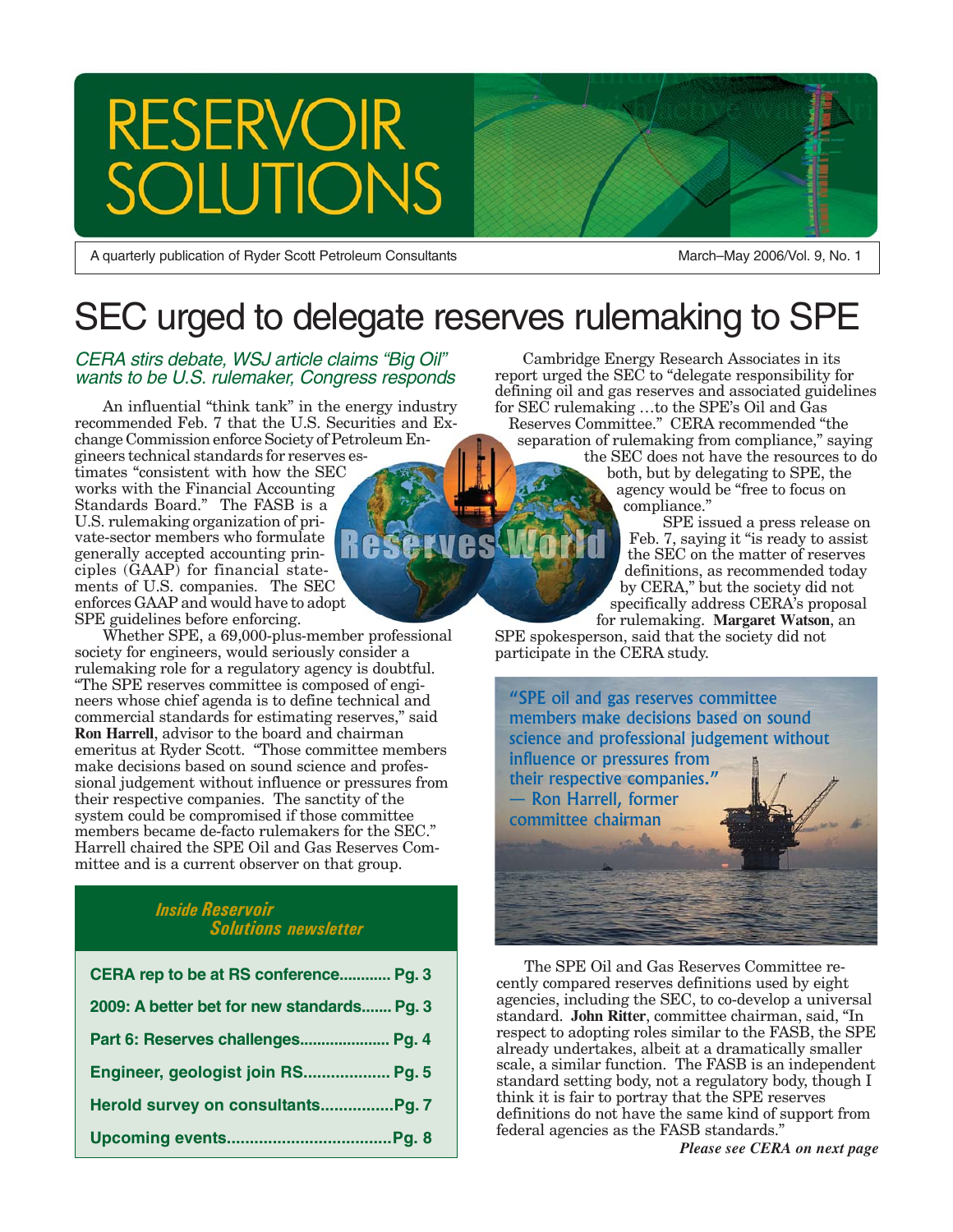The *Wall Street Journal* also published an article on Feb. 7, characterizing the CERA proposal as one that would enable oil and gas companies to "be the best judge of their own stores of oil and gas" and that CERA "proposes that the industry itself should decide how to measure its reserves." The article immediately drew fire from members of the SPE Reserves and Economics technical interest group, with one member calling it "unreliable, misleading and biased against 'Big Oil.'"

Even if the SPE committee functioned similarly to FASB, the committee's rulemaking powers would be limited to the extent that it would not have final decisionmaking authority on standardized measures. "The CERA notion is that SPE has enough rigor to its process, or could have, to neutrally establish definitions for reserves and periodically modernize those definitions," said **Keith Rowden**, audit partner at accounting firm PricewaterhouseCoopers. "The SEC can oversee that process and accept or reject the outcomes like

#### **Publisher's Statement**

*Reservoir Solutions* newsletter is published quarterly by Ryder Scott Company LP. Established in 1937, the reservoir evaluation consulting firm performs hundreds of studies a year. Ryder Scott multidisciplinary studies incorporate geophysics, petrophysics, geology, petroleum engineering, reservoir simulation and economics. With 110 employees, including 66 engineers and geoscientists, Ryder Scott has the capability to complete the largest, most complex reservoirevaluation projects in a timely manner.

#### Board of Directors

| <b>Ronald Harrell</b>      | Larry T. Nelms                             |
|----------------------------|--------------------------------------------|
| Chairman                   | Managing Senior V.P.                       |
| Don P. Roesle              | Dean C. Rietz                              |
| CEO and COO                | Managing Senior V.P.                       |
| John E. Hodgin             | <b>Guale Ramirez</b>                       |
| President                  | Managing Senior V.P.                       |
| Fred P. Richoux            | <b>MARTHOLDER</b>                          |
| Executive V.P.             | ATTO O O O O O O O O O                     |
| <b>Reservoir Solutions</b> | <b>TELEFORMATION</b><br><b>RANGALITANI</b> |
| Editor: Mike Wysatta       | <b>UTHOLIGAN</b>                           |

Business Development Manager

Ryder Scott Company LP 1100 Louisiana, Suite 3800 Houston, Texas 77002-5218 Phone: 713-651-9191; Fax: 713-651-0849 Denver, Colorado; Phone: 303-623-9147 Calgary, AB, Canada; Phone: 403-262-2799 E-mail: info@ryderscott.com

they do for FASB."

Harrell also rebutted the WSJ article's assertion that Big Oil is pushing for self regulation. "CERA did suggest that SPE assume a role somewhat similar to the FASB but for reserves reporting only. However, the *Journal*'s portrayal that industry wants to be the judge of its reserves measures is akin to saying that industries, through FASB, want to judge what accounting practices are generally accepted. Industries hire lobbyists to promote business-friendly agenda, not independent standard setters. In a post-SOX environment, FASB has strived to become fully independent from all outside influences and so



*CERA—Cont. from Page 1* bey do for FASB." should SPE if it ever became a rulemaker, which is highly unlikely."

> Ritter said, "The *Journal* should have made a distinction between SPE and industry. SPE is a professional society, not an industry association and our focus will remain on the technical competence of the definitions." Watson said that the WSJ interviewed SPE but did not publish any society comments.

Part of the SPE mission statement is "to collect, disseminate, and exchange technical knowledge concerning the exploration, development and production of oil and gas resources, and related technologies for the public benefit." Traditionally, the society refrains from lobbying, political activity or any other pursuits outside its core mission.

However, the SPE reserves committee is trying to establish worldwide reserves standards suitable for regulatory and reporting bodies among other entities, so the transition from standard setter to rulemaker may not be such a quantum leap.

"Public oil and gas companies must recognize full value of their reserves based on the best available technical definitions and under *Please see WSJ on next page*



*Reservoir Solutions*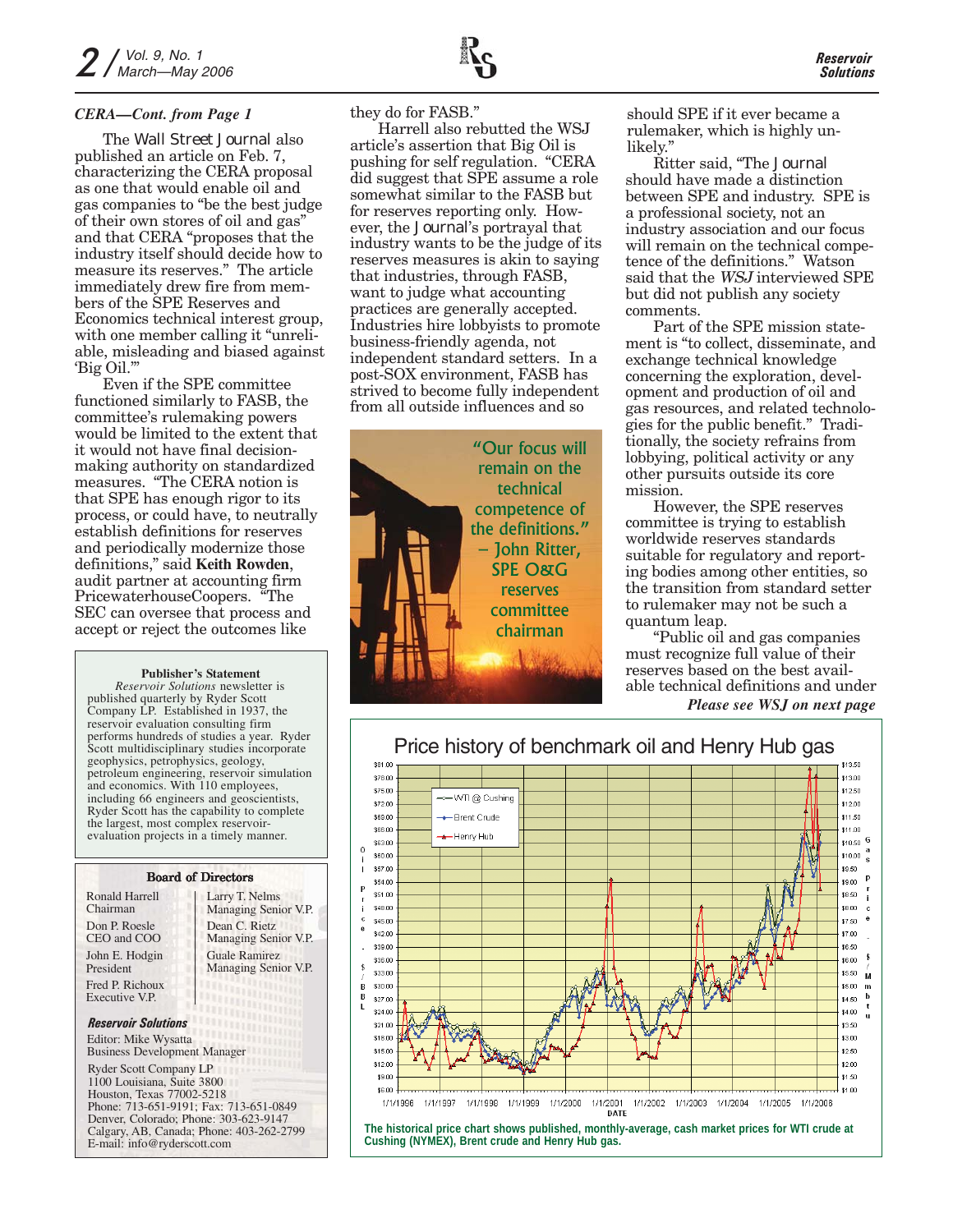

### CERA speaker slated for Ryder Scott reserves conference May 5



**Richard Ward**, a director of research at Cambridge Energy Research Associates, will speak at the Ryder Scott reserves conference, Friday, May 5 at the Doubletree Hotel in downtown Houston. Reservations to the free, one-day event focusing on reserves topics are still available.

Those attending the Offshore Technology Conference at Reliant Center in Houston, which concludes Thursday, May 4, can participate in the second annual Ryder Scott reserves conference by extending their stays an extra day.

#### How to register

Those wanting to attend the reserves conference should submit applications via e-mail with the subject heading, "Reserves Conference," to **Mike Wysatta**, business development manager, at mike\_wysatta@ryderscott.com.

An applicant should include the following:

 His or her name, company title and affiliation, address, phone, fax and e-mail

 $\blacksquare$  Primary job duties and number of years of experience as a decision-maker on reserves estimating and reporting

Suggested topics

Ryder Scott will send confirming invitations via return e-mail as applications are considered and processed. The invitee should confirm receipt and acceptance of the invitation via an e-mail reply to finalize the reservation.

Capacity is limited, so qualified candidates are encouraged to apply early. Applications will be considered in the order that they are received and will be processed as early as possible so advanced travel arrangements can be made.

#### Conference curriculum

The reserves conference is targeted to senior-level geologists, engineers and technical managers who make daily decisions on reserves estimates and regulatory reporting. Those attending the one-day conference will qualify for six to eight hours of CEUs. Breakfast, lunch and snacks will be provided.

**Don Roesle**, CEO, will chair the conference, and several professionals from Ryder Scott will present.

the SEC and FASB to provide reserves and internal control disclosures of the 10 largest oil and gas companies by March 3. "This matter continues to raise disturbing issues regarding the nation's energy

#### *WSJ—Cont. from Page 2*

a standardized measure. In this regard, what other industry-accepted definitions for reserves and resources are available other than those maintained and updated by SPE, the WPC and

AAPG?" Harrell said. "CERA and the industry are not so much questioning whether the FASB, SEC, SPE or the International Accounting Standards Board is the rule maker. They are calling into question the dated reporting regulations themselves."

The *Journal* quoted insiders as saying that reserves estimates are "more art than science"—a view sure to inspire debate between technical professionals and their skeptics. The public and

media, already aware of record profits posted by large oil and gas companies, see the CERA proposal, not as one to modernize the 1978 rules, but as an attempt to promote a laissez-faire agenda. CERA titled its report, "Modernizing Oil and Gas Reserves Disclosures." The *WSJ* headline read, "Oil firms want SEC to loosen reserves rules."

The *WSJ* "spin" resonated with politicians as U.S. Congressman **John Dingell** cited the article in asking



reliability and security," he said. Dingell, a ranking member of the U.S. House of Representatives Committee on Energy and Commerce, also asked the SEC and FASB what steps that they had taken to address "the accuracy and reliability of the calculation and reporting of

> oil and natural gas reserves." CERA director **Richard Ward** is scheduled to speak at the Ryder Scott reserves conference May 5 in Houston. See article on this page.

### 2009: A better bet for new reserves rules

Several events are taking place that could lead to new U.S. reserves reporting regulations by 2009 and the dawning of some form of a "one world, one standard."

 SPE is revising its petroleum reserves definitions and will issue new ones in 2006-07. These will become the new standard for industry's internal reserves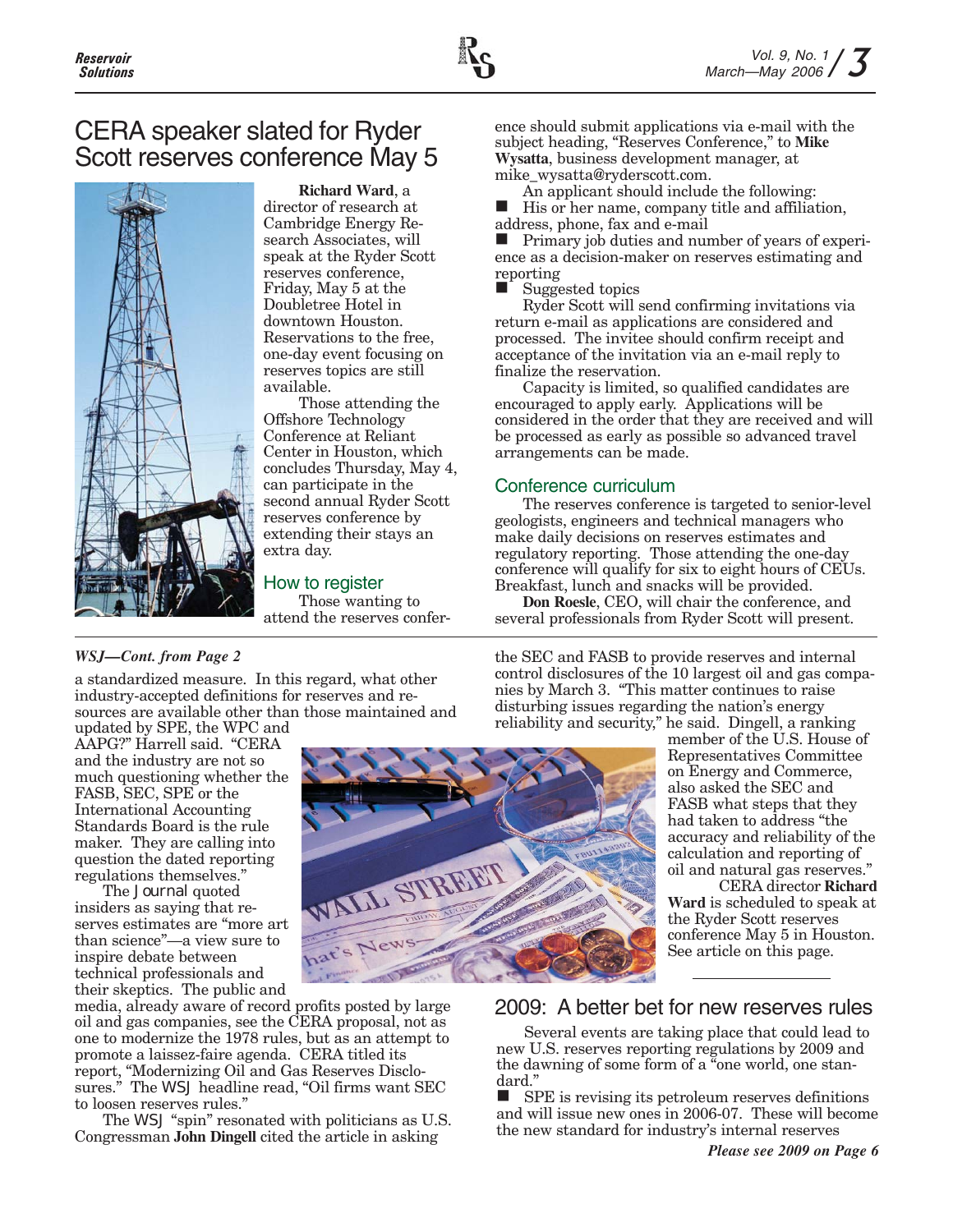# Technical challenges in estimating reserves Part 6: Material balance, undrilled areas, economics

*Editor's Note: This is a revised excerpt from "Oil and Gas Reserves Estimates: Recurring Mistakes and Errors," (SPE Paper No. 91069). To order a copy of the full paper, go to www.spe.org and access the elibrary.*

Ryder Scott personnel see a wide variety of internally produced petroleum reserves estimates and most of them are well prepared. However, the firm has noticed common technical errors in reserves estimates.

This multipart article offers guidelines to help reduce the chance of errors in geoscientific and engineering analysis. This sixth and concluding part in the series focuses on the impact of partial waterdrive and overpressured reservoirs on gas material balance. Also examined will be undrilled fault blocks and economics projection programs.

#### Effect of partial waterdrive and overpressured reservoirs on gas material balance

The standard gas material balance analysis, p/z analysis, is a common tool to determine both reservoir size and recovery for a given abandonment pressure. Combined with volumetric estimates, gas material balance is an effective tool to estimate reserves, particularly in mature reservoirs.

Problems with gas material balance are typically encountered earlier in the field life when less than 25 percent of the expected volume has been produced or when reservoir pressures are still above the normal pressure gradient.

During this early period, factors that influence the reservoir pressure behavior, such as compaction and partial water drive, can be indistinguishable from a pure depletion drive (Figure 16).

Although an evaluator sometimes faces difficulties in isolating reservoir mechanisms that may affect the p/z trend, he can follow a few guidelines that will reduce the risk of overestimating gas in place and recovery early in the field life.





Conditions that should trigger caution when using gas material balance.

 Overpressured reservoirs with a gradient of 0.6 psi/ft or higher

 Small pressure change to original pressure, which may indicate water influx

**Apparent gas in place significantly larger than the** volumetric estimate<br>Areas prone for

 Areas prone for water influx or high pressure gradients

 Cumulative production less than 25 percent of expected ultimate based on volumetric estimate  $\blacksquare$  High withdrawal rates that may mask water influx in early life

#### **Guidelines to reduce risk of overestimating gas in place and ultimate recovery using material balance**

Never base an early-life reserves estimate on material balance alone. Include volumetric data and performance analysis, if available.

Review other, more mature fields in the area to **Figure 16. Conceptual gas material balance graph.**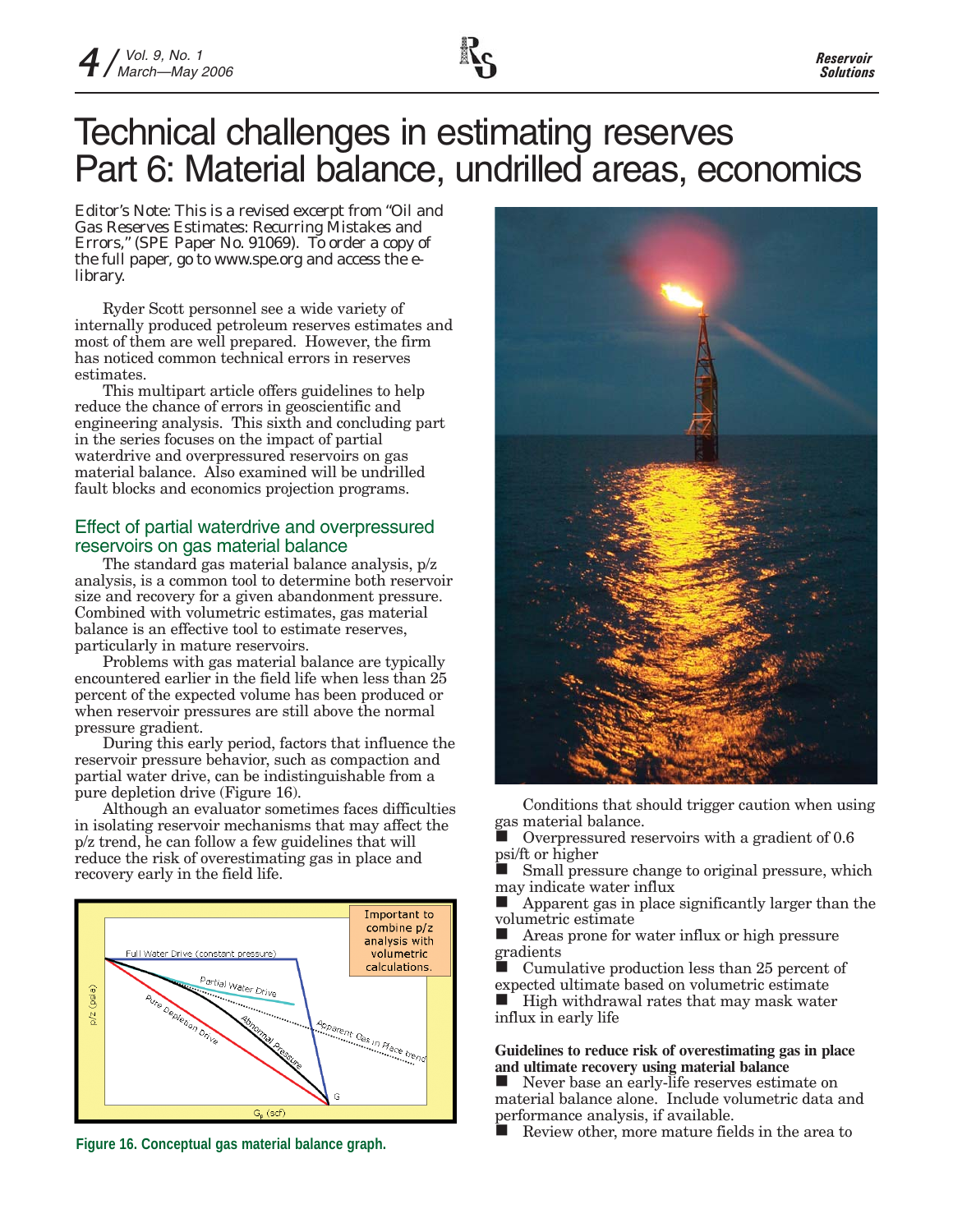look for trends in  $p/z$  behavior and observed abandonment conditions.

 Overpressured reservoirs typically exhibit linear p/z trends until a normal pressure gradient is reached. Use caution and revert to volumetric analysis until a second trend materializes below the normal pressure gradient.

 Be cautious in assuming low abandonment pressures if water loading becomes an issue. Include nodal analysis calculations.

### Assigning 1P reserves to undrilled fault blocks

Virtually all recognized proved reserves definitions refer to "known reservoirs" or "known accumulations" as a necessary qualifier to attribute proved reserves. Industry interprets the term "known" as that which is known through a well penetration. Accordingly, evaluators do not classify undrilled fault blocks or reservoir segments as "proved" reservoirs. Seismic interpretations may have advanced to the point where a 90 percent confidence factor is attributed to an undrilled reservoir. However, this is not usually adequate enough to declare an undrilled fault block as a "known reservoir."

#### Incomplete understanding of commercial economics projection software

**R.S. Thompson** and **J.D. Wright** in their 2001 paper, "A Comparative Analysis of 12 Economic Software Programs" (SPE 68588) investigated the use of economics software programs by their respective developers. They developed 30 test cases with straightforward assumptions about future oil and gas production rates, constant and variable gas-oil ratios and condensate yields and reversionary interests and

## Engineer, geologist join firm



**Dewis**

**Frederick J. Dewis**, geologist, has joined Ryder Scott Canada in Calgary. He has more than 35 years of experience in petroleum geology and in the evaluation of oil and gas properties. Dewis has evaluated exploration prospects and developed properties throughout most of the major producing basins in the world.

Before joining Ryder Scott, he was an independent consult-

ant for four years. Dewis worked at McDaniel & Assocs. Consultants Ltd. from 1974 to 2000 as a vice president and associate. He supervised and prepared geological and engineering studies, including projects involving First Nation land claims issues and treaty entitlements in Canada.

Before that, he worked at Chemex Ltd. starting in 1973 and at Atlantic Richfield Ltd. from 1971 to 1973. He began his career at Shell Canada Ltd. in 1969 as an exploration geologist. He has a BS degree in geology from Carleton University and an MS degree in overriding royalties. Assumptions further included constant and escalated prices and costs. Results were to include future net income undiscounted and discounted at several annual rates.

These cases were not unusually complex or easily misunderstood. The 12 vendors had one month to complete their forecasts. One of the simpler cases specified a drilling cost, an initial monthly oil production rate, an effective annual decline rate, exponential production decline, working and net revenue interests (constant), taxes as a percent of revenue and a beginning oil price and monthly operating cost, both escalated at 3 percent annually. The ranges in certain results are tabulated below:

|                                                       | High     | Low       | <b>Expected</b> |
|-------------------------------------------------------|----------|-----------|-----------------|
| <code>Undiscounted NPV <math>\\$181.000</math></code> |          | \$124,000 | \$160,000       |
| NPV – 20%                                             | \$97,000 | \$3,000   | \$52,000        |
| Rate of Return                                        | 104%     | 21%       | 34%             |

The expected case was prepared by the authors and was essentially hand calculated over the five-year project life. The differences reported above arose from one simple case but were magnified as example cases became more complex. How could this happen?

Different program assumptions were made involving the number of days in a year, the timing of the receipt of income, timing of expenses, differing discounting and escalation calculations and the timing of payouts triggering reversionary interests.

This study supports the notion that evaluators not rely on economics software unless they have developed high-level confidence through long-term use of the program and continuous review of the results.

geology from the University of Calgary.

Dewis is a member of the Association of Professional Engineers, Geologists and Geophysicists of Alberta, Association of Professional Engineers and Geoscientists of Saskatchewan and Canadian Society of Petroleum Geologists.



**Bruce A. Palmer** joined the Ryder Scott simulation group as a petroleum engineer. He previously worked at ExxonMobil Production Co., which he joined in 1998. Palmer has seven years experience in reservoir simulation and characterization. His two most recent projects involved studies of fields in Qatar and Malaysia.

At Exxon, Palmer implemented a new reservoir simula-

tion network and trained 50 engineers in Malaysia, Indonesia and Australia. He built reservoir models with engineering team members and worked with geologists to scale up of Petrel models for simulation. **Palmer**

Bruce has BS and MS degrees in chemical engineering from Brigham Young University. He is a member of SPE.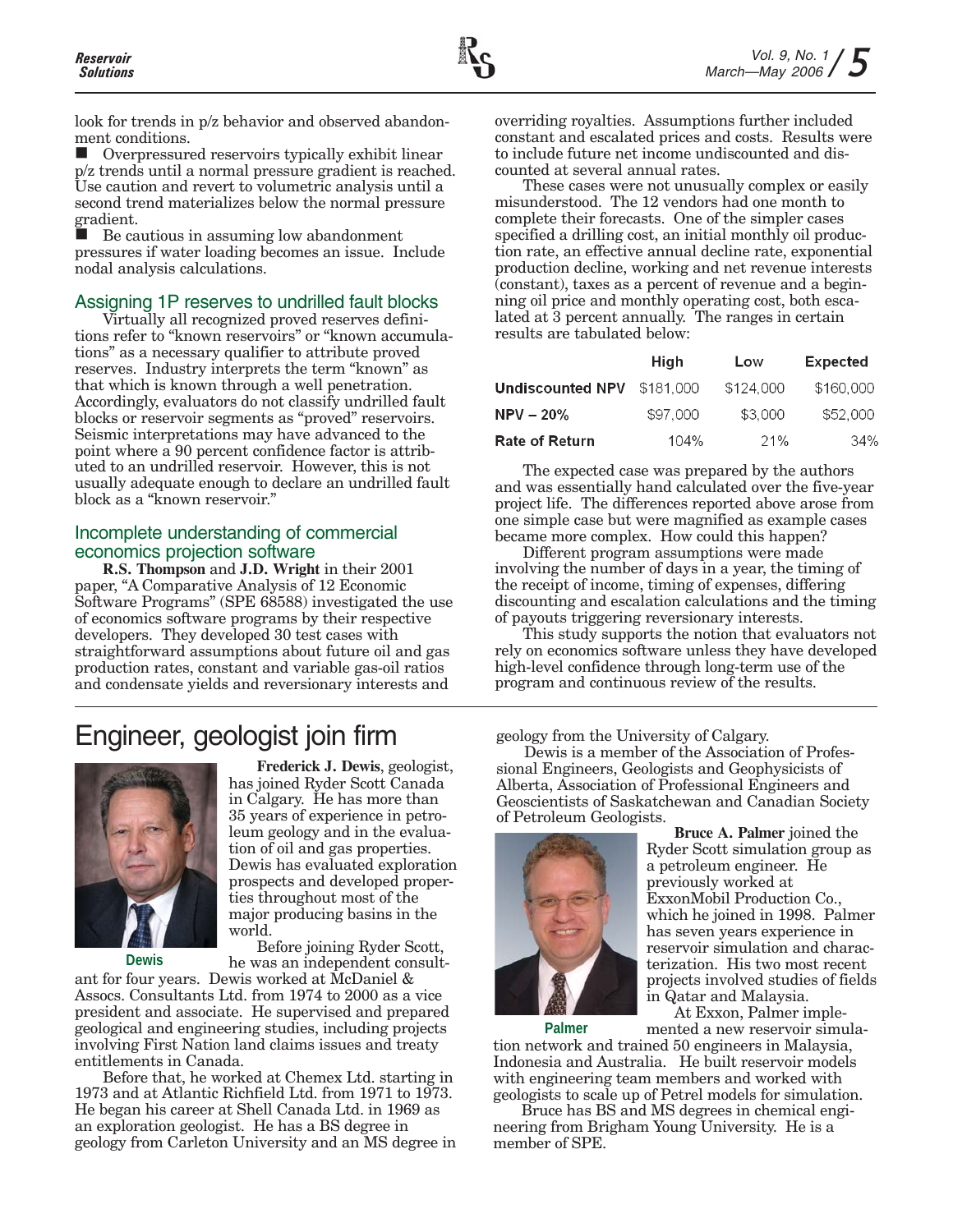# estimates.



 The United Nations has integrated the SPE/World Petroleum Congress reserves definitions into its framework with an aim to fully align both. More than 60 countries apply the UN framework to their national standards. Those involved in the integration have referred to the effort as standard setting.

 SPE is working with the International Accounting Standards Board and other organizations, including the UN, to ensure the adequacy of reserves standards. Although there is no guarantee that the IASB will adopt the SPE definitions, the board is conducting research into using definitions based on or similar to existing industry-developed

definitions. SPE definitions have already become the industry standard and will continue to be so. IASBadopted definitions would be used in disclosing reserves under International Financial Reporting Standards. European Union companies must prepare their consolidated financial statements in accordance with IFRSs from 2005 onward.

■ The IASB and the FASB have agreed to work towards the convergence of existing U.S. and international financial accounting practices and the joint development of future standards. Last year, Donald T. Nicolaisen, the then chief accountant at the SEC, said that by 2009, he expected removal of the US GAAP reconciliation requirement for entities that report under IFRS. The goal is for investors to be able to compare financial positions and operating results reported under both IFRSs and U.S. GAAP with a common yardstick.

The combination of these events may lead to new reserves definitions for public companies within three years, but none of the entities involved are speculating. "It has only been suggested that definitions based on or similar to industry-developed definitions should be used in disclosing reserves in financial reports," said Glenn Brady, project leader for the IASB extractive activities project team.

Roger Schwall, assistant director at the SEC Division of Corporate Finance, said, "That issue is far away into the future. Our current rules have not changed."

*2009—Cont. from Page 3* Ron Harrell, advisor to the board and chairman emeritus at Ryder Scott, weighed in on the issue at the Reserves North America conference hosted by the International Quality and Productivity Center in late February. "I don't predict uniformity in reserves reporting worldwide but rather that all regulators will soon converge or harmonize their requirements with a common set of technical definitions, those adopted by the UN," he said. "Any variations will warrant a disclosure."

### Companies report 2P reserves



E&P companies desiring full disclosure are increasingly seeking ways to tell investors about planned projects and 2P reserves. Public issuers filing 10-K annual reports with the U.S. Securities and Ex-

change Commission are limited to disclosing proved oil and gas reserves in unaudited supplemental sections in consolidated financial statements.

However, forward-looking statements in the management discussion sections of annual reports are suitable places to specify 2P reserves. Companies also cite 2P and 3P reserves in press releases appended to SEC filings.

Last year, Questar Corp.'s 8-K filing incorporated a press release that disclosed estimates of probable and possible reserves and petroleum resources potential. A copy of the press release was furnished as an exhibit and was incorporated by reference.

In a press release this January, St. Mary Land & Exploration Co. reported its year-end 2005 estimated proved reserves as well as 3P reserves for the company's more significant resource programs.

### High year-end prices downplayed



Exxon Mobil Corp. said Feb. 15 that its proved oil and gas reserves totaled 1.7 billion BOE and its replacement ratio was 112 percent in 2005 using internal pricing. However, using a single-day, year-end pricing

calculation, the proved reserves increased even more — to 2.2 billion oil-equivalent barrels with a reserves replacement ratio of 143 percent.

"The use of prices from a single date is not relevant to the investment decisions made by the corporation," Exxon said.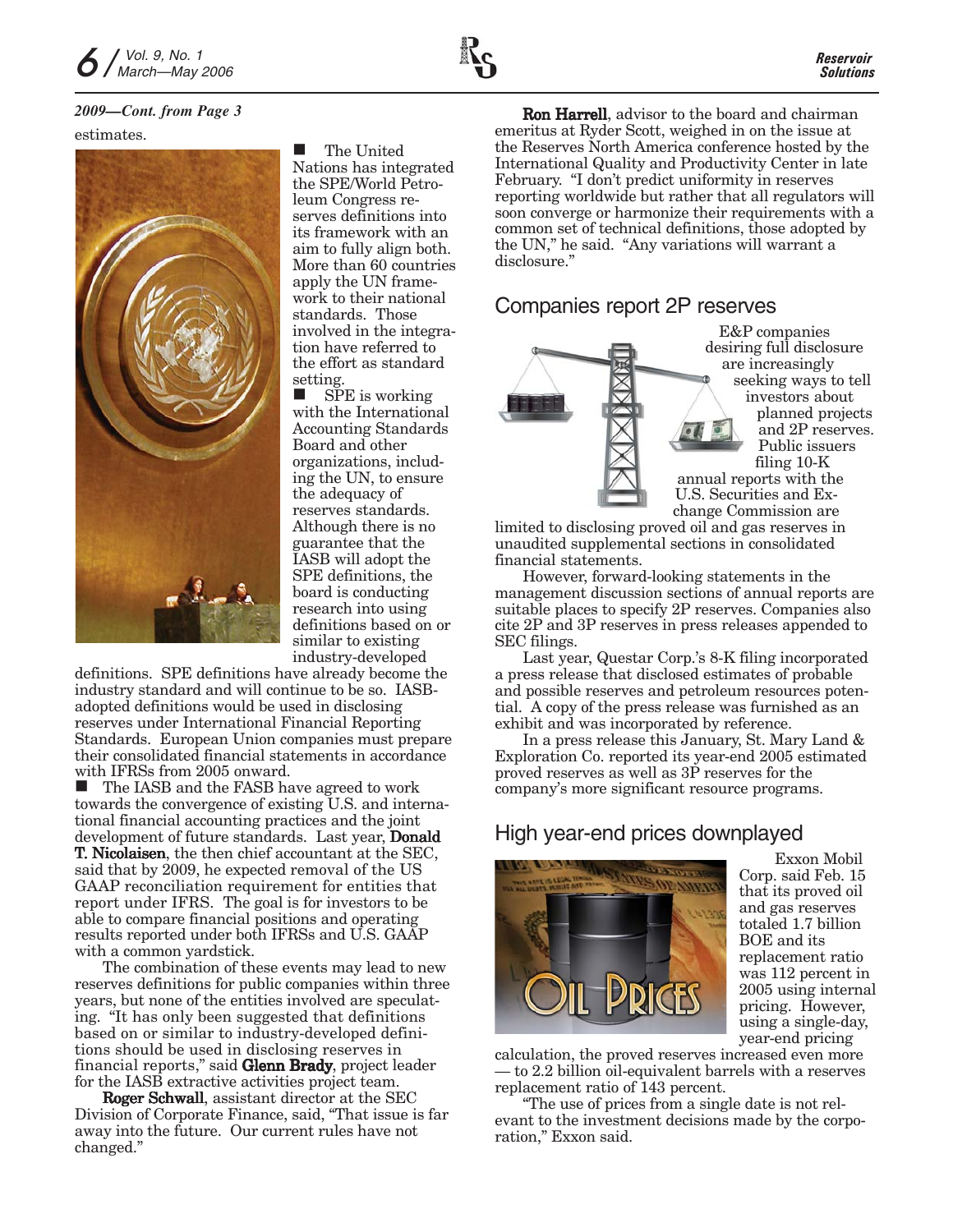# 82% of "disclosing" companies use consultants

Ryder Scott again most listed consultant in the Herold survey of 2004 annual reports

In a recently published John S. Herold survey, more than 8 of 10 producers that identified sources of petroleum reserves estimates cited independent engineering consultants vs. internal engineers. The 82-percent figure is the same as the prior year's and the second highest in the past 10 years.

Founded in 1948, John S. Herold, a Norwalk, CT-based independent research firm, provides subscription-based financial, operational and capital-markets data on the energy industry.

The Herold survey tracked companies reporting under U.S. Securities and Exchange Commission guidelines in their year-end 2004 10-K filings. The latest compilation is aggregated from 187 companies compared to 173 companies the year before and 404 companies four years ago, indicating that consolidation has slowed and new companies have emerged.

Ryder Scott retained its top position as the most listed independent consultant of record for preparing these SEC-case year-end reserves reports. The firm was listed in 37 annual reports, followed by 27 listings for the No. 2 consultant. The prior year, Ryder Scott was listed by 40 companies. However the drop is attributable to clients that listed Ryder Scott



generically as a consultant and not by name.

In the 2004 annual reports published in 2005, 179 of the 187 companies indicated they used either independent or internal engineers. The remaining 8 companies or 4 percent of the total did not release that information.

The 96 percent that disclosed reserves preparation sources is the highest on record and 2 percent higher than the previous year,

representing a continuing trend toward transparency in reporting. Of those disclosing companies, 147 used engineering firms (82 percent) and 32 indicated internal preparation of year-end reports.

The survey indicated that yearend reserves work in North America is spread among 46 small and large U.S. and Canadian shops. The five most-listed consultants had 115 citations.

*Please see Herold Survey on next page*

## 10-K Listings for Top 5 Consultants Consultant Listings in 10-Ks of 50



# Largest E&P Companies